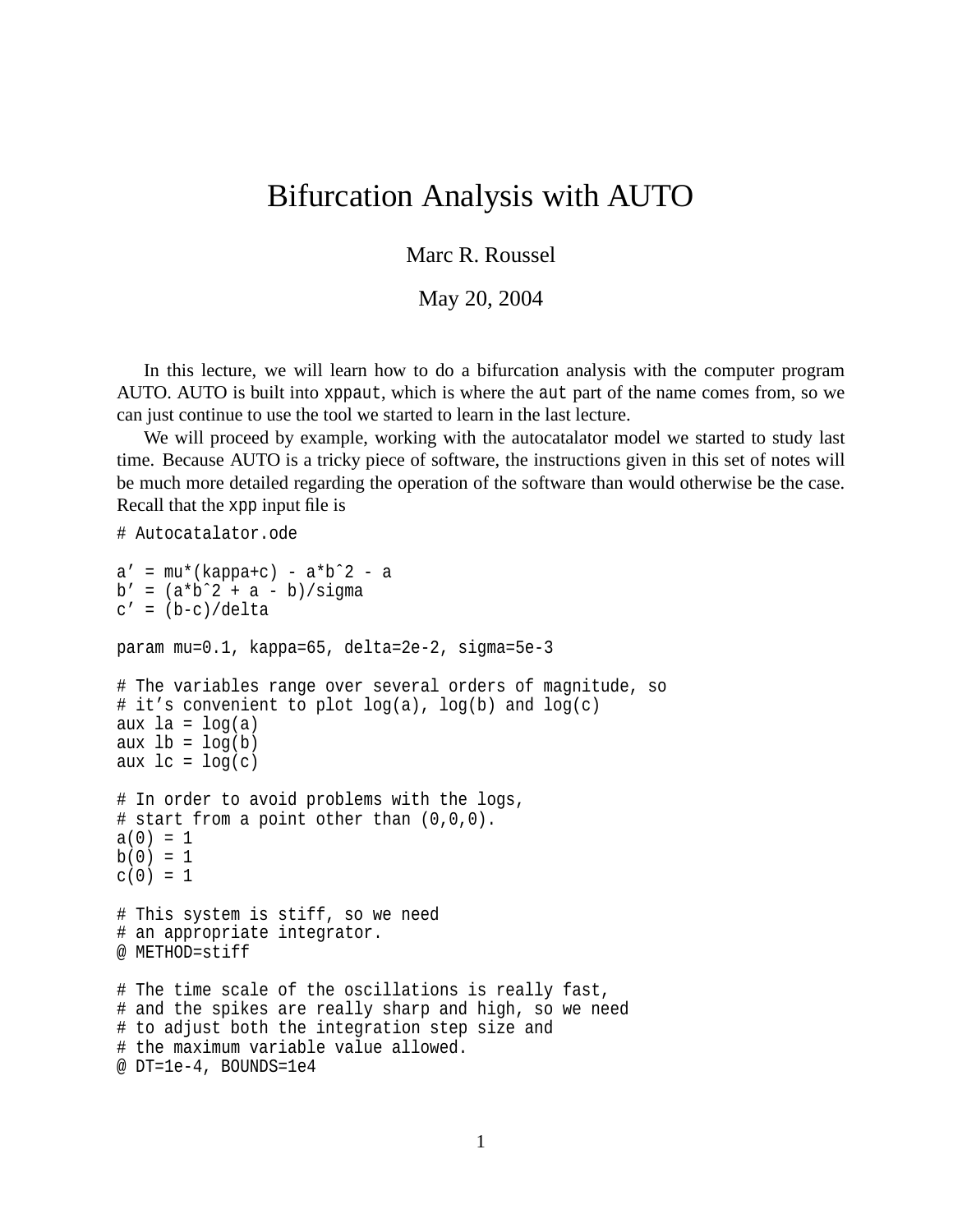## @ MAXSTOR=1000000

done

In order to use AUTO, we have to start with a known solution, preferably an equilibrium point. We know from our previous study that there is a stable focus at  $\mu = 0.015$ . We set  $\mu$  to this value, and then get a trajectory. We then hit Initialconds  $\rightarrow$  Last to make sure that we have gotten rid of the transient. If you do a Window/zoom- Fit operation, you should see a perfectly flat line. Better yet, if you look in the data viewer, the values should be perfectly constant. Now click on File- Auto. This will open up the AUTO window.

AUTO needs to be set up. We need to tell it what parameter(s) we will vary, what we will plot, and so on. Start by clicking on Axes  $\rightarrow$  Hi-lo. This will set up AUTO to plot local minima and maxima of one of the components of the computed solutions as a function of a parameter. A simple limit cycle will, for instance, appear as a pair of points on our diagram. We could in principle choose any of the variables of the model to plot. I choose *a*. <sup>1</sup> Similarly, we could obtain bifurcation diagrams as a function of any of the parameters, but it makes sense to build on our earlier work and to vary *µ*. We need to set the scale of the bifurcation diagram. We found interesting behavior when  $\mu$  was varied from 0.015 to 0.154. We didn't really look at what happens after that. It would therefore make sense to vary  $\mu$  from our starting point at least up to 0.2. If we look at the graphs we generated last time, we note that log*a* was never larger than 0. Thus, the maximum in *a* itself would be less than 1. In the kind bifurcation diagram we're going to draw now, the variable goes on the *Y* axis and the parameter on the *X* axis. We therefore set up the axes as follows:

| X AutoPlot           | Ιx |
|----------------------|----|
|                      |    |
| *Y-axis: <b>A</b>    |    |
| <b>*Main Parm:mu</b> |    |
| *Secnd Parm: kappa   |    |
| Xmin:0               |    |
| Ymin:0               |    |
| Xmax:0.2             |    |
| Ymax:1               |    |
|                      |    |
|                      |    |
|                      |    |
|                      |    |
|                      |    |
| Cancel<br>ΟkΙ        |    |

If all went well, the axis labels and limits in the AUTO window should reflect the values you just typed in.

We now need to set up the bifurcation diagram computation (as opposed to just the plotting axes). To do this, click on Numerics and set the following parameters:

<sup>&</sup>lt;sup>1</sup>Note that it's tempting to use the auxiliary variables representing  $\log a$ ,  $\log b$  or  $\log c$  since, as we noted last time, the variables range over several orders of magnitude. Unfortunately, AUTO produces erratic results with auxiliary variables, so it's best to stick with the model's basic variables.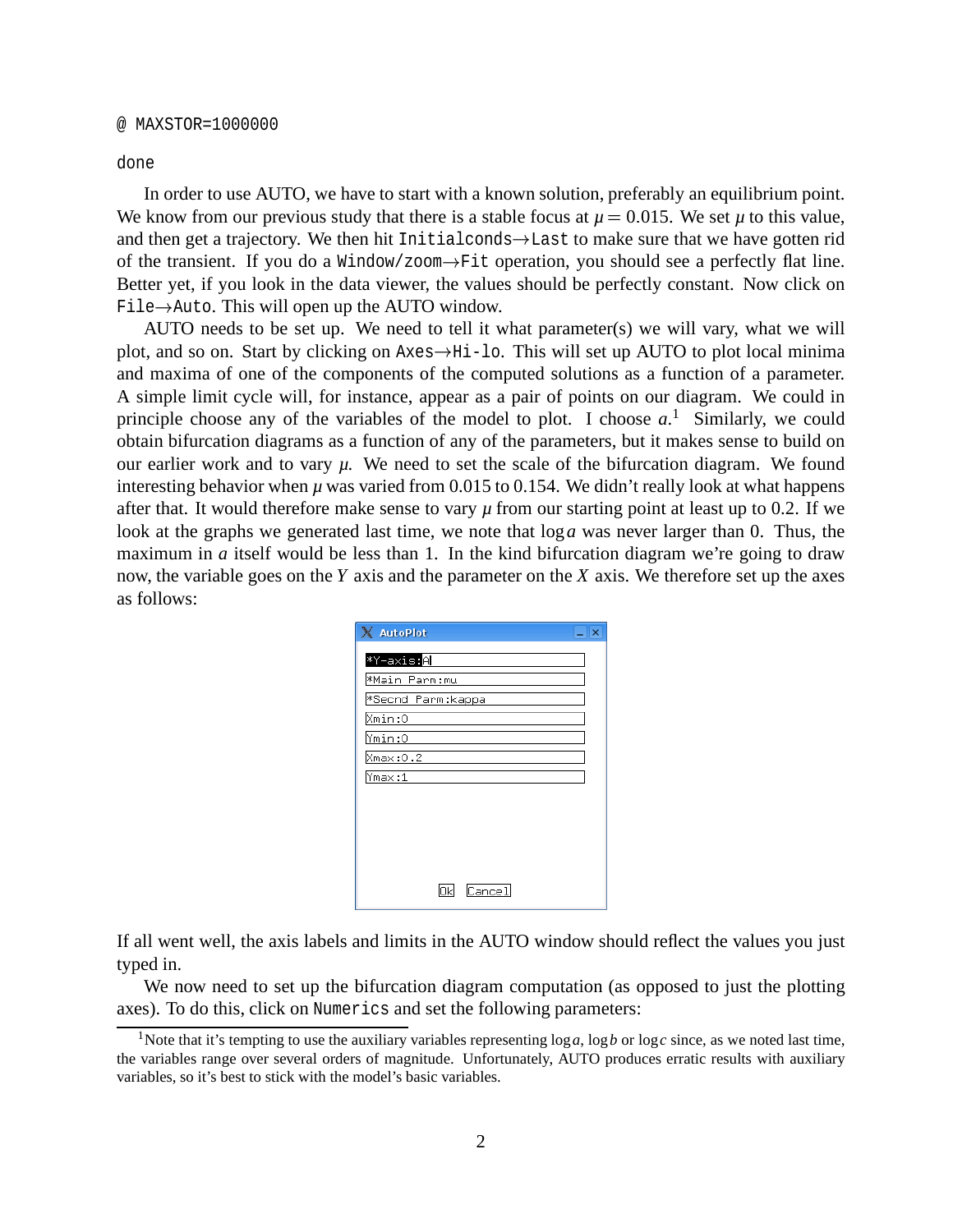```
Par Max: 0.2Ds: 0.002
Dsmin: 1e-5
Dsmax: 0.02
```
Par Max has the obvious meaning. Ds is a suggestion to AUTO of an appropriate amount by which to step the parameter, in our case  $\mu$ . Since  $\mu$  goes up to 0.2, we're using a value of Ds which will result in about a hundred points being used. Note that this is only a suggestion. AUTO actually adapts the step size as it goes, within the limits set by Dsmin and Dsmax. Again, given the range we want to cover, the indicated values are reasonable.

We're ready to go! Click on Run->Steady state. AUTO will start at your steady state, and attempt to follow what happens to this steady state as  $\mu$  increases from its initial value (0.015) to the maximum value we set (0.2). AUTO generates two kinds of output: The computed points of the bifurcation diagram are displayed in the AUTO window, and they are printed out to the terminal. The latter looks like this:

|                | BR PT TY LAB | PAR(1) L2-NORM |                                                                              | $U(1)$ $U(2)$ $U(3)$ |  |
|----------------|--------------|----------------|------------------------------------------------------------------------------|----------------------|--|
| $\overline{1}$ |              |                | 1 EP 1 1.500000E-02 1.486463E+00 4.999740E-01 9.898477E-01 9.898477E-01      |                      |  |
| 1              | 5 HB         |                | 2   1.531126E-02   1.514276E+00   4.999716E-01   1.010707E+00   1.010707E+00 |                      |  |
|                | 1 50         |                | 3  2.465130E-02  2.365388E+00  4.441410E-01  1.642832E+00  1.642832E+00      |                      |  |
|                | 1 100        |                | 4 3.485542E-02 3.339280E+00 3.605654E-01 2.347423E+00 2.347423E+00           |                      |  |
|                | 1 150        |                | 5 4.486207E-02 4.327713E+00 2.958103E-01 3.052998E+00 3.052998E+00           |                      |  |
|                | 1 200 EP     |                | 6 5.467292E-02 5.322212E+00 2.484300E-01 3.759270E+00 3.759270E+00           |                      |  |

The columns of output have the following meanings:

| BR.     | Branch of the bifurcation diagram                          |
|---------|------------------------------------------------------------|
| PT.     | Point number                                               |
| TҮ      | Type of point                                              |
| LAB     | Label used to number key points on the bifurcation diagram |
| PAR(1)  | Value of the bifurcation parameter                         |
| L2-NORM | $L_2$ norm of the solution                                 |
|         | $U(1)$ , $U(2)$ , etc. Values of the variables             |

We'll look at some of these columns in detail later. For now, let's concentrate on just two of them, namely TY and PAR(1). We see three types of points in this diagram:

- Most of the points don't have a type. These are "ordinary" points where the program is just continuing a branch of solutions, in this case the steady state. AUTO prints out points every so often, whether they're special or not, with the interval controlled by the numerical parameter Npr.
- EP is an end point, i.e. a place where we either started or stopped calculating the bifurcation diagram.
- $\bullet$  HB is a Hopf bifurcation point.<sup>2</sup>

 $2I$  should call this an Andronov-Hopf bifurcation point, but then AUTO's abbreviation doesn't make sense, so in this document I will revert to the older usage.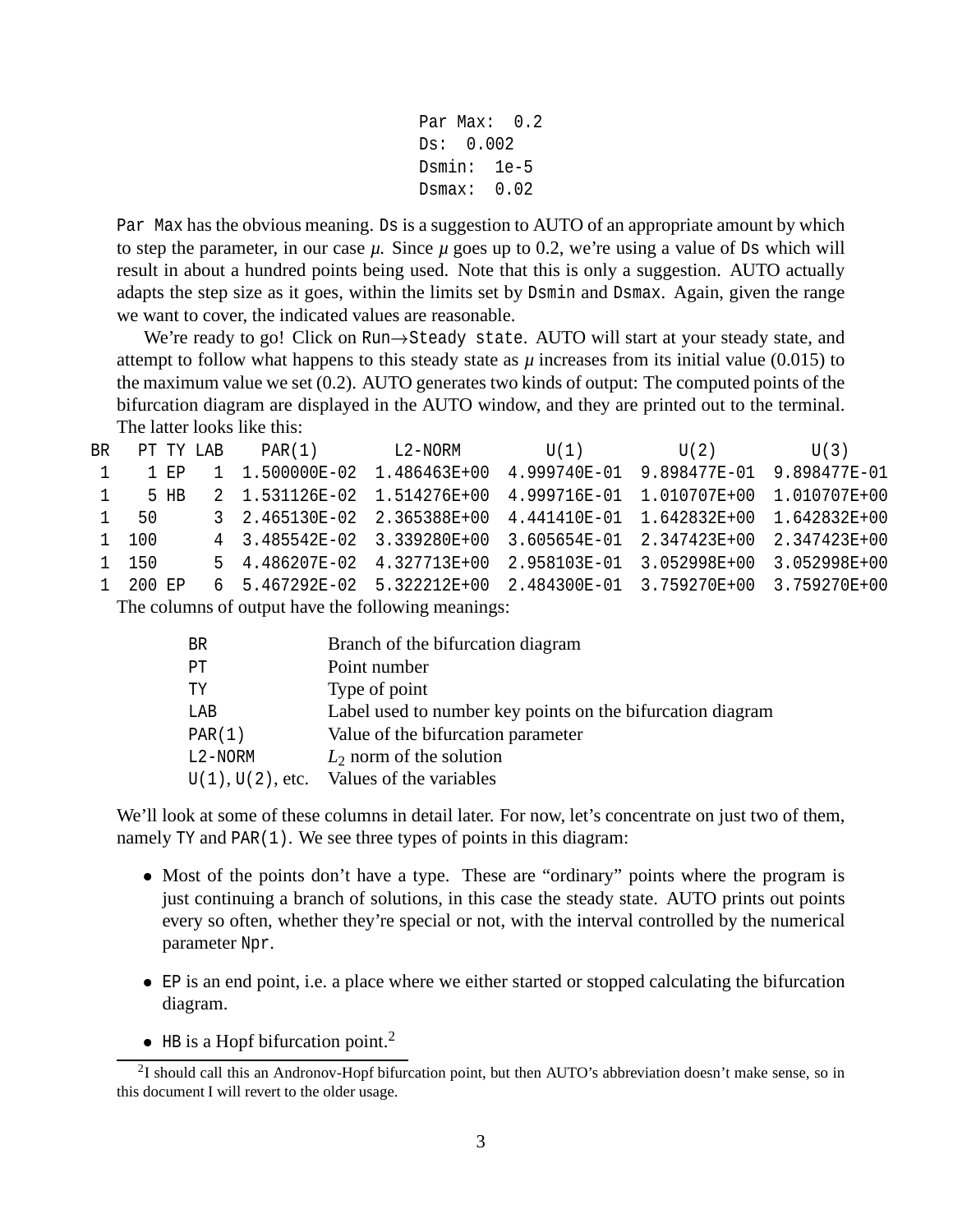In this particular diagram, we see that a Hopf bifurcation occurs at  $\mu = 1.531\,126 \times 10^{-2}$  (the value of the bifurcation parameter PAR(1) at the HB point). There's a problem though: We wanted to compute our bifurcation diagram out to  $\mu = 0.2$ , but the program stopped at  $\mu = 5.467292 \times 10^{-2}$ . It did this because AUTO will only compute a fixed number of points before it stops. It labeled the last point EP to indicate a normal stopping condition. We'll just have to adjust the maximum number of points and try again. Note that if there had been an error, the last point would have had type MX.

You have to be very careful when you restart AUTO to first reset the program to its original state. You do this by carrying out the following sequence of steps:

- 1. Click on Grab. You can move between the points using your keyboard's arrow keys. Select the first EP and hit the return key. This will reset AUTO's internal state to what it was when you started. If you get into grab mode and decide you *don't* want to grab any points, hitting the escape key will get you out without changing anything.
- 2. Click on File- Reset diagram. This deletes some files which AUTO uses to keep track of what it's doing.
- 3. Click on Clear to erase the contents of the AUTO window.

The first two steps are particularly important and must be performed *in that order*. If you mess up at this point, it will be difficult to recover, and you will have to quit AUTO and start over.

Now click on the Numerics button and increase Nmax to a large value, say 5000. (Note that the value of Nmax when you first entered this window was 200, which was the point number of the second EP.) If you click on Run, AUTO will now compute the complete bifurcation diagram. The result will look at least roughly like this:



If we look at the AUTO text output, we now see two Hopf bifurcation points, namely the one at  $\mu = 1.531\,126 \times 10^{-2}$  we had seen earlier, as well as a second HB point at  $\mu = 1.744\,357 \times 10^{-1}$ . In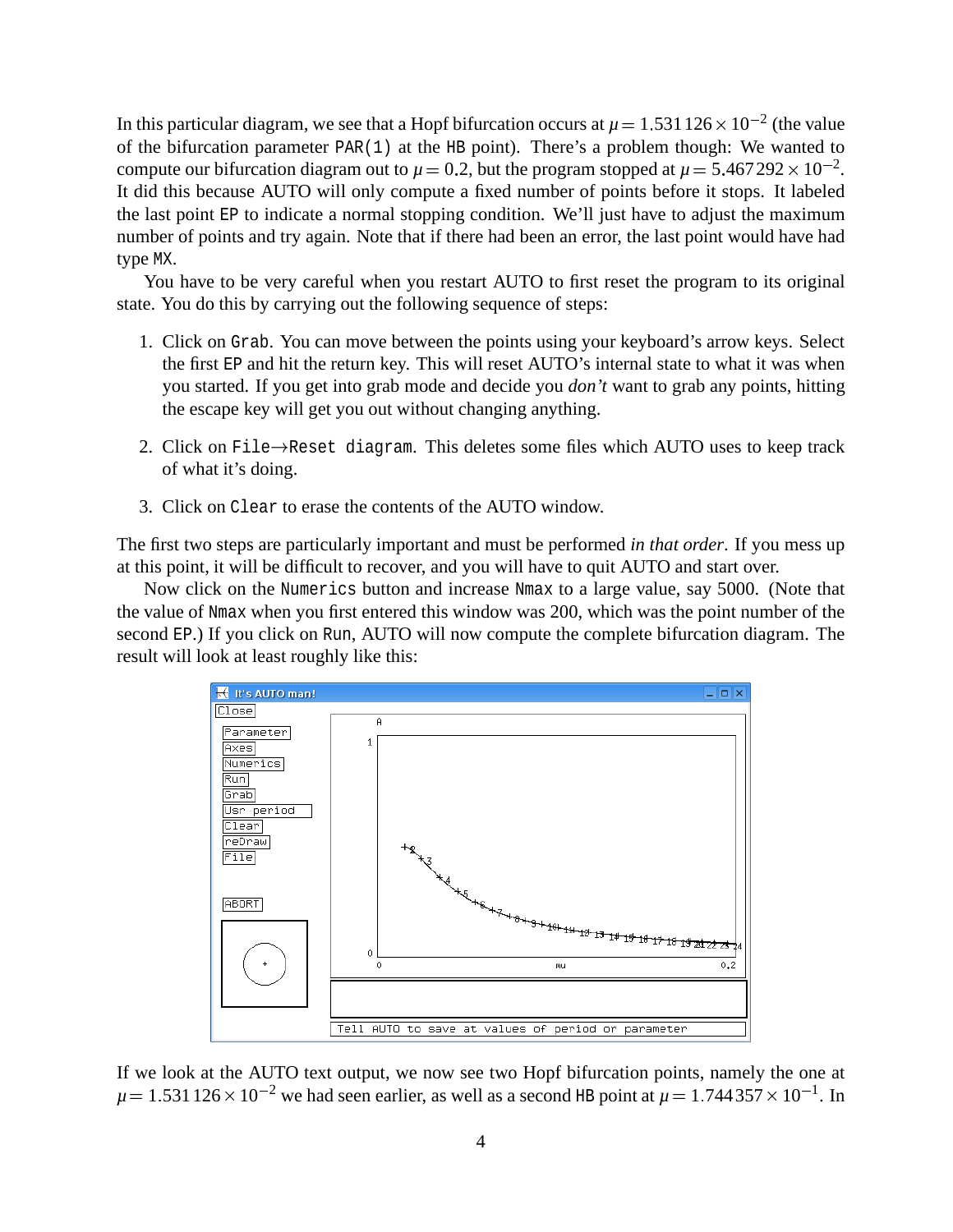between these two points, the steady state is unstable. Ranges where the steady state is stable are represented by heavy lines in the AUTO graphical window, while ranges in which the steady state is unstable are shown as thin lines.

The note above that you can make mistakes from which it's hard to recover in AUTO should have sounded ominous to you. That being the case, it's a good idea to save your diagram at this point. That way, if some error occurs later, you can get back to where you were just by loading your diagram back in. Just click on File- Save diagram. The default file name should be fine, unless you want to compute several diagrams at different parameter values.

Our next task will be to see how the periodic orbits associated with the Hopf points behave. To do this, click on Grab, go the first HB point, and hit return. Then click Run-Periodic. This time, AUTO finds a lot of interesting points in a very small range of parameters (between  $\mu =$  $1.531113 \times 10^{-2}$  and  $1.539651 \times 10^{-2}$ ) before quitting. When it does quit, it generates the dreaded MX point type, which indicates that it ran into trouble of some sort. Before we deal with this, let's look at the new point types generated by AUTO:

- LP is a limit point. At a limit point, a branch of solutions (in this case, limit cycles) turns around. (Imagine following the upper branch of a curve that looks like  $\supset$ . When you get all the way to the right following this curve, you turn around and come back along the lower branch.) These points are sometimes interesting, but they're not of primary interest.
- PD is a period-doubling bifurcation point.
- BP is a branch point, which is just a fancy way of saying that a bifurcation occurs here, but not one of the standard types of which AUTO happens to know the name.

In our previous study, we had missed the fact that there were bifurcations other than the Hopf bifurcation for values of  $\mu$  close to this bifurcation point. This is one of the reasons that automated bifurcation analyses are useful: You can catch stuff this way you would otherwise have missed.

At this point, it's a good idea to reevaluate our strategy. We were trying to get a bifurcation diagram that covers the very large range  $\mu \in [0.015, 0.2]$ . We now find that there's a lot of action near  $\mu$  = 0.015. It might make sense at this point to start over, looking at a much smaller range of  $\mu$  this time. We can cover the rest of the bifurcation diagram later.

Here's my strategy: I'm going to grab the first EP (the one we started from at  $\mu = 0.015$ ). Then I'll reset the diagram and set up AUTO to study, say, the interval  $\mu \in [0.015, 0.05]$ . I'll also have to worry about the fact that my last attempt bombed (error code MX). This happened while AUTO was following a branch of periodic solutions. Bard Ermentrout's<sup>3</sup> advice in this case is to make the numerical parameter Ntst larger. In AUTO, Ntst controls the number of mesh points used to represent a periodic orbit. Making it bigger yields a more accurate representation of the orbit at the cost of slowing the computation. The changes to the Axes dialog are obvious. The following adjustments are made to the Numerics dialog:

> Par Max: 0.05 Ntst: 40

<sup>&</sup>lt;sup>3</sup>Ermentrout is the author of xppaut.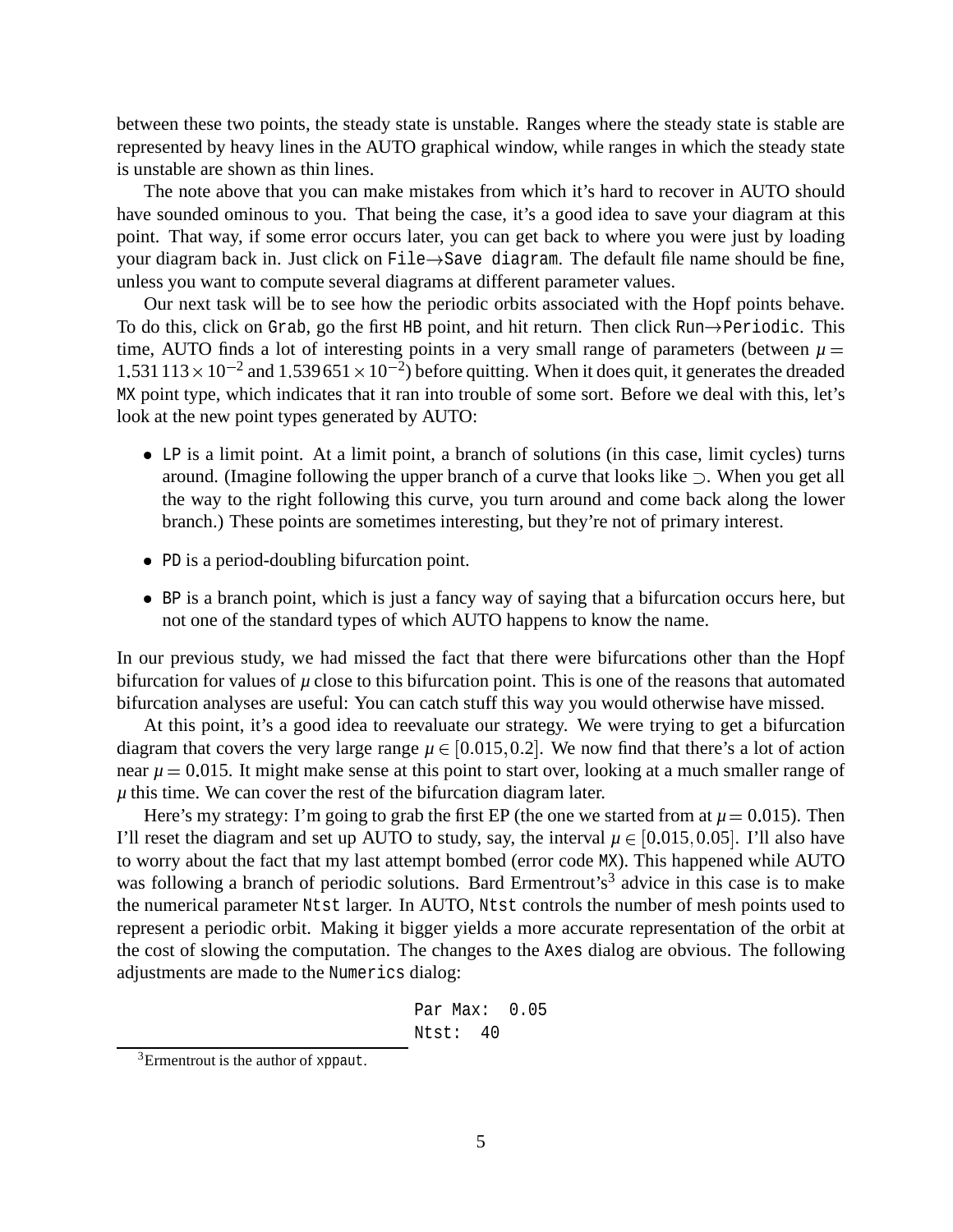We run AUTO to get the steady-state curve in our range of interest (Run->Steady state). We then grab the HB point and click on Run- Periodic. AUTO generates the following output:

| $\frac{1}{2}$ and $\frac{1}{2}$ is point and energy on real $\frac{1}{2}$ is $\frac{1}{2}$ is $\frac{1}{2}$ in $\frac{1}{2}$<br>S |        |        |             |              |              |              |                       |              |              |
|-----------------------------------------------------------------------------------------------------------------------------------|--------|--------|-------------|--------------|--------------|--------------|-----------------------|--------------|--------------|
| BR                                                                                                                                |        |        | PT TY LAB   | PAR(1)       | L2-NORM      |              | $MAX U(1)$ $MAX U(2)$ | MAX U(3)     | PERIOD       |
| 2                                                                                                                                 |        | $3$ LP | 5.          | 1.531113E-02 | 1.514264E+00 | 4.999915E-01 | 1.011098E+00          | 1.011069E+00 | 3.145671E-01 |
| 2                                                                                                                                 |        | 6 LP   | 6           | 1.539625E-02 | 1.590267E+00 | 5.050783E-01 | 1.774331E+00          | 1.724269E+00 | 6.136177E-01 |
| $\mathcal{L}$                                                                                                                     |        | 17 BP  | $7^{\circ}$ | 1.539626E-02 | 1.648621E+00 | 5.050643E-01 | 2.241218E+00          | 2.144174E+00 | 7.664522E-01 |
| 2                                                                                                                                 |        | 20 BP  | 8           | 1.539626E-02 | 1.669440E+00 | 5.050814E-01 | 2.409316E+00          | 2.291245E+00 | 8.084619E-01 |
| 2                                                                                                                                 |        | 52 LP  | 9           | 1.539626E-02 | 1.953158E+00 | 5.050809E-01 | 5.374062E+00          | 4.477164E+00 | 1.111194E+00 |
| 2                                                                                                                                 |        | 61 LP  | 10          | 1.539626E-02 | 2.042319E+00 | 5.050543E-01 | 6.711408E+00          | 5.237696E+00 | 1.155063E+00 |
| 2                                                                                                                                 | 100    |        | 11          | 1.539626E-02 | 2.459837E+00 | 5.050801E-01 | 1.643857E+01          | 8.501221E+00 | 1.236869E+00 |
| 2                                                                                                                                 | 137 LP |        | 12          | 1.539626E-02 | 2.727221E+00 | 5.049509E-01 | 2.460866E+01          | 9.924140E+00 | 1.239484E+00 |
| 2                                                                                                                                 | 200    |        | 13          | 1.539626E-02 | 3.480340E+00 | 5.050394E-01 | 4.611810E+01          | 1.253354E+01 | 1.202768E+00 |
| 2                                                                                                                                 | 208 BP |        | 14          | 1.539627E-02 | 3.601186E+00 | 5.050814E-01 | 4.914623E+01          | 1.289073E+01 | 1.194435E+00 |
| 2                                                                                                                                 | 300    |        | 15          | 1.570385E-02 | 5.183583E+00 | 5.062357E-01 | 7.711970E+01          | 1.630640E+01 | 9.742975E-01 |
| 2                                                                                                                                 | 400    |        | 16          | 1.917319E-02 | 6.723634E+00 | 5.177495E-01 | 8.478699E+01          | 1.733763E+01 | 6.614443E-01 |
| $\overline{2}$                                                                                                                    | 500    |        | 17          | 2.414264E-02 | 8.247445E+00 | 5.312346E-01 | 8.990671E+01          | 1.807078E+01 | 4.827086E-01 |
| 2                                                                                                                                 | 600    |        | 18          | 3.002349E-02 | 9.777387E+00 | 5.448768E-01 | 9.433547E+01          | 1.874451E+01 | 3.729731E-01 |
| $2^{\circ}$                                                                                                                       | 700    |        | 19          | 3.664476E-02 | 1.131635E+01 | 5.584536E-01 | 9.839583E+01          | 1.939278E+01 | 3.004697E-01 |
| 2                                                                                                                                 | 800    |        | 20          | 4.391179E-02 | 1.286477E+01 | 5.718912E-01 | 1.022382E+02          | 2.001246E+01 | 2.498354E-01 |
| $\overline{2}$                                                                                                                    | 879 EP |        | 21          | 5.006477E-02 | 1.409454E+01 | 5.824337E-01 | 1.051397E+02          | 2.051262E+01 | 2.198129E-01 |



Note the nearly vertical section of the branch of periodic solutions, and the corresponding large number of points calculated near  $\mu = 1.539626 \times 10^{-2}$  (points 6 to 208). Near this value of  $\mu$ , the size of the limit cycle is increasing very rapidly and AUTO must do a lot of work to maintain accuracy. AUTO will sometimes get stuck in regions like this one. The best thing to do then is try to step over the problem by using larger values of Ds and Dsmin. Note also that the line of maxima which runs along the top of the page has counterpart minima along the bottom. They are so close to zero that they disappear in this plot. However, if you manually set a small negative value for Ymin in Axes→Hi-lo, these minima will reappear.

If we try to grab the first branch point, we immediately get the MX error status. This indicates that there probably isn't really a branch point here. AUTO was wrong. Following the second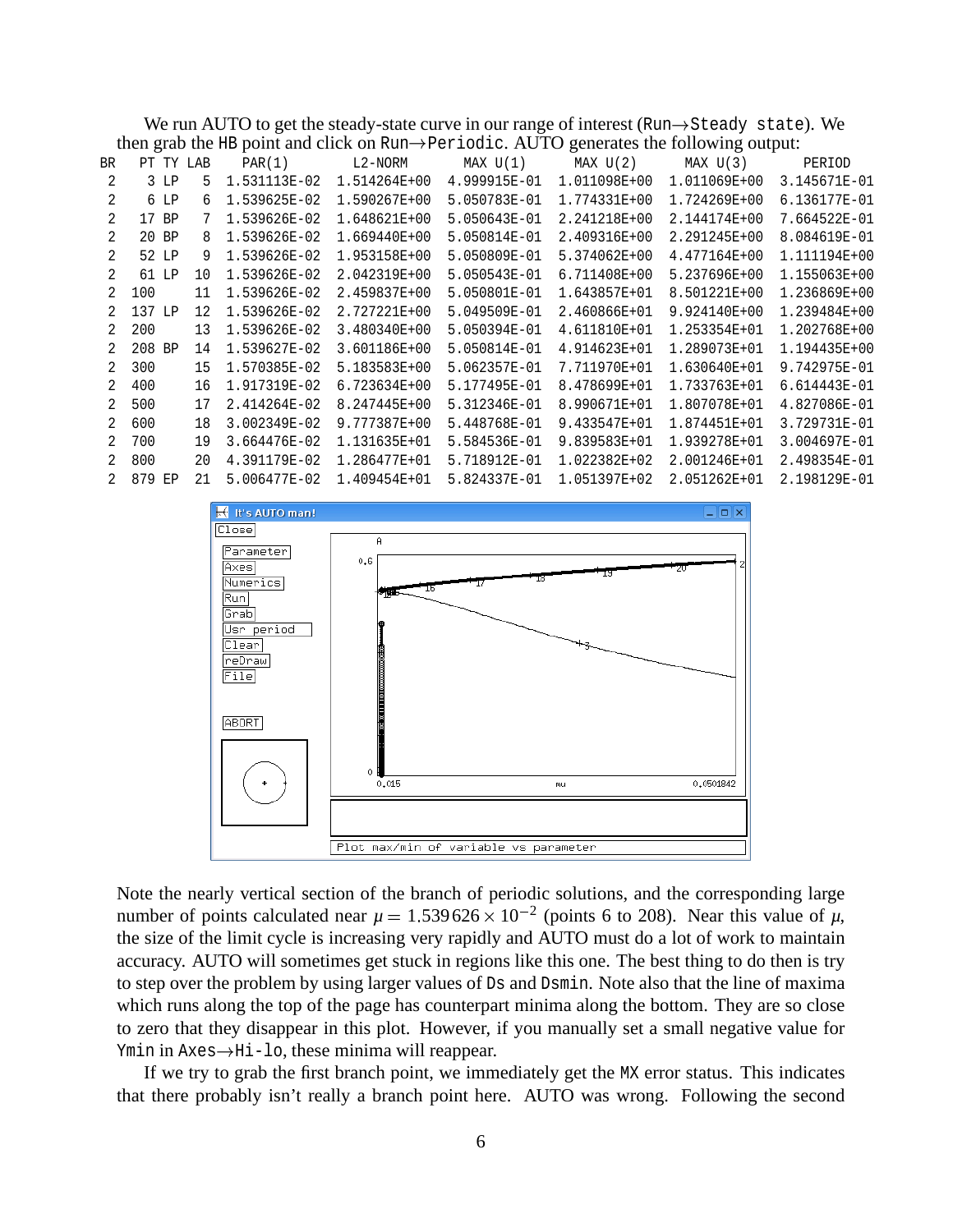branch point just regenerates points we already have in our diagram. We therefore don't have to worry about this point. The same is true of the third branch point.

Since there wasn't any excitement at small  $\mu$  after all, we will continue to higher values of the parameter. Set Par max back to 0.2 in the Numerics dialog. Grab the rightmost EP on the periodic branch we have computed. Click on Run $\rightarrow$ Extend. By a similar method, extend the steady-state branch. Our diagram now has the following appearance:



If we zoom in on parts of this diagram, we see that the periodic solutions are sometimes represented by solid dots, sometimes by open circles. The circles represent unstable periodic orbits, while the dots represent stable orbits.

Several period doubling points show up in the output. Let's follow a few of them. There's a PD point where the limit cycle becomes unstable at  $\mu = 1.429566 \times 10^{-1}$ . This is a likely source of a stable period-2 orbit, so let's continue this one. Grab the point and click on Run-Doubling. Here's a closeup of the computed piece of the doubled orbit: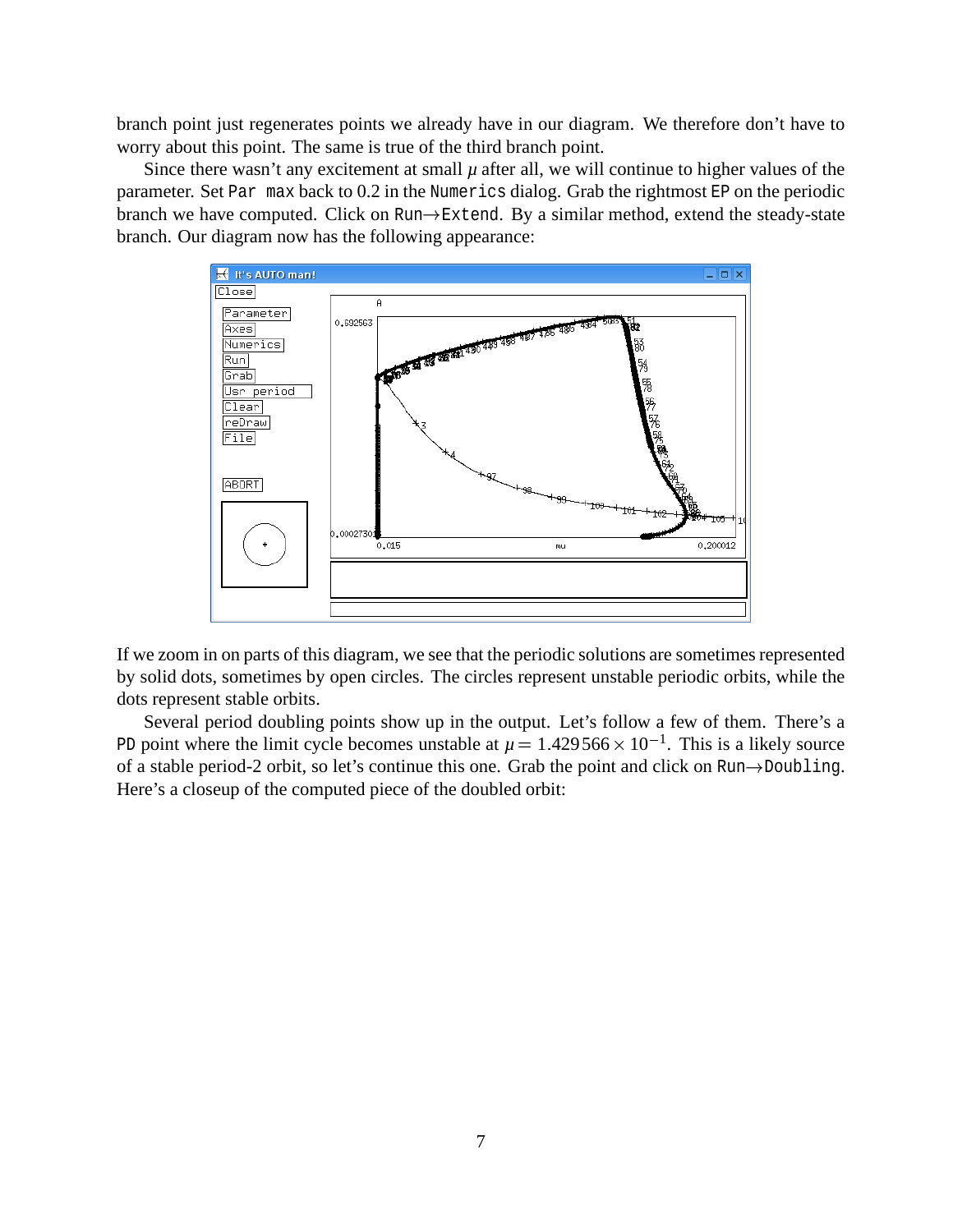

We can clearly see the stable period-2 cycle emerging from the point where the period-1 cycle becomes unstable.

On the practical side, we're clearly numbering far too many points, so we'll increase Npr for the rest of this session. We'll also increase Nmax, and then extend this branch of solutions. You can click on Abort to stop AUTO if it seems to have filled in a part of the diagram. We again discover a period-doubling bifurcation at  $\mu = 1.526725 \times 10^{-1}$  which we can continue. We can repeat this procedure until we don't seem to be getting any more detail. Here's a piece of our diagram showing the period-2, period-4 and period-8 orbits:



The period-8 orbit is so close to the period-4 that we can't actually see it in this picture.